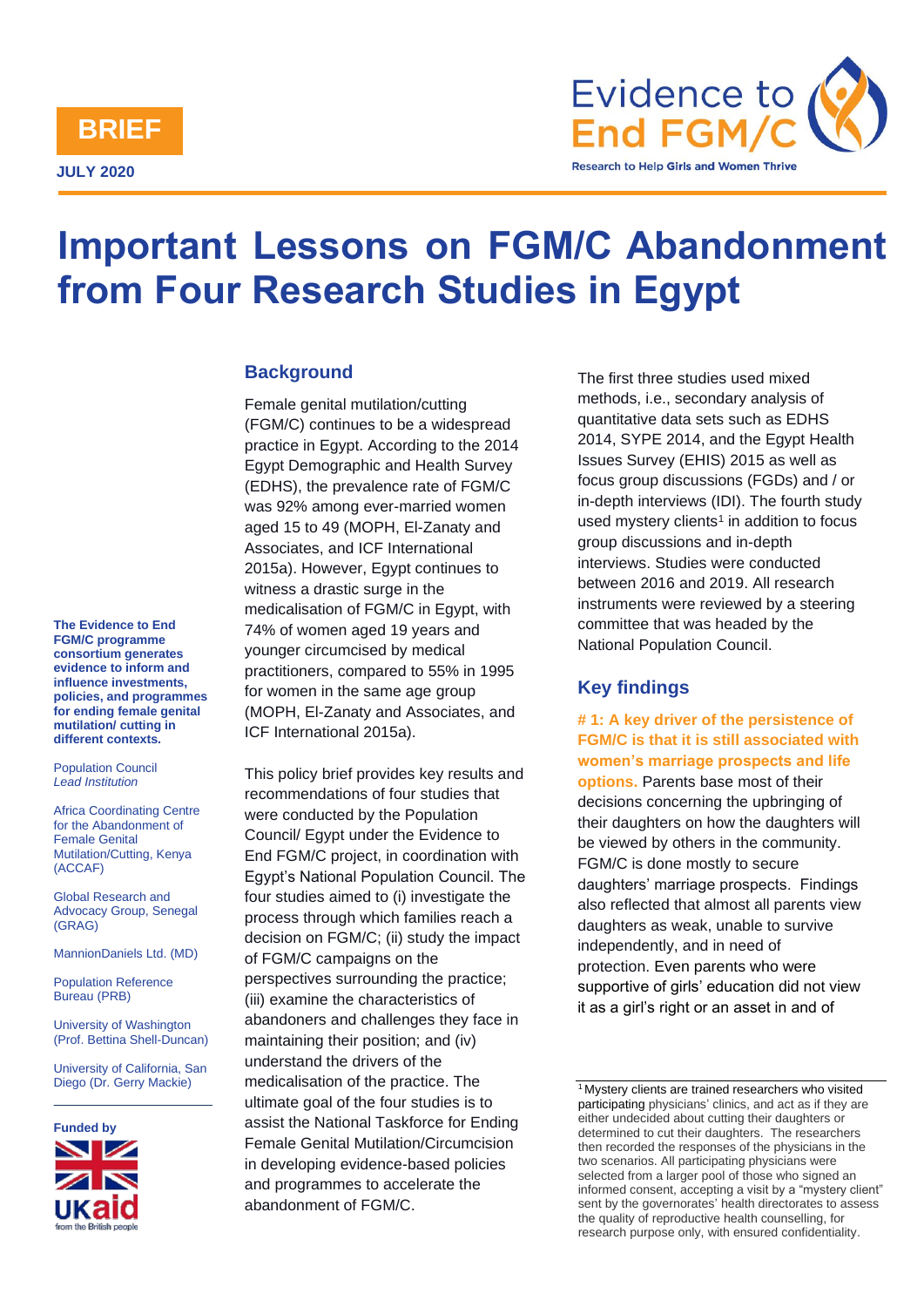itself, but as a vehicle for better marriage prospects (Galal et al. forthcoming)

*"People around here look for girls (i.e., brides) who are educated, who have a diploma. They are in demand. However, there is no demand for ignorant girls who have no education." —Father, FGD, Rural Gharbia*

The centrality of marriage as a measure of success for girls exacerbates the perceived need to circumcise, as was clarified across several studies, as the practice is linked to chastity, reputation, and marriage prospects. In explaining why girls are sometimes forced to get cut before they are married, one mother explained:

*"People would repeatedly tell [the husband] 'your wife is uncircumcised.' The whole village knows each other and knows who is and who is not circumcised."— Mother, FGD, Assiut*

#### **#2: Men's beliefs and preferences are a driving force in the culture that sustains FGM/C.** Men

interviewed as part of the qualitative study also seemed to focus largely on the sexual repercussions of the practice. Narratives from all four studies reveal that one of the main reasons circumcision is sustained is to ensure that women are not "hypersexual," yet still retain some libido and pleasure so their husbands do not feel that they are too frigid. This narrative is driven by the needs and opinions of men, even when it is sustained by women.

The opinions of male participants in the studies varied. Some men were against circumcision, mentioning that it makes women too cold during sexual intercourse. Others were for it as they only wanted women to have a limited amount of sexual libido and pleasure during intercourse, which they believed can be accomplished through circumcision.

*"FGM/C creates problems between married couples. I got married twice and in my first marriage, there was sexual coldness between me and my wife. But if the woman is wholesome, that is a totally different story. If I did this to my girl, I would be humiliating her." —Father, IDI, Urban Gharbeya*

*"The girl, if she doesn't get cut, her sexual drive overrides that of a man. That's why a girl needs to be cut and that's according to 'Sunna.' People usually say that is what our parents raised us on. So as I'm telling you a girl needs to be cut and at a young age."—Father, IDI, Cairo*

Mothers also seemed to be concerned with men's preferences and often noted that sexual frigidity, or overexcitement, can cause marital complications for a woman and her husband. This dilemma was underlying some of the confusion and hesitation in the decision of whether or not to cut their daughters.

*"I have some colleagues who are circumcised and some who are not. And I hear about those who are not circumcised; that her husband can't deal with her and he can't stand it so they're going to divorce. At the same time, I hear about one who is sexually frigid, and her husband can't stand [sex] with he.… He says, 'no I don't feel any feelings with her....She's unable to reciprocate any sensations.' I mean, it's a double-edged sword."—Girl, IDI, Rural Gharbia*

*"When a girl gets married and she's cut—extremely cut—about three-quarters of men complain about her.… It eventually affects the marital relations…and he ends up leaving her or marrying another woman.…" Mother, IDI, Cairo*

#### **# 3: FGM/C is perceived as acceptable when performed in a certain manner, and if performed by a medical practitioner.** In all four studies it

emerged that some participants state that they are against FGM/C, yet they cut their daughters. For these participants, they view the traditional form of FGM/C as the harmful practice and not the type practised by medical professionals. At the same time, medical professionals are offering "cosmetic surgery" to parents as a safe and modern procedure.

*"Based on what I've seen on the internet, it's called a cosmetic surgery, not called circumcision, OK?... I told [my daughter] 'if there's anything, we can catch it and have a cosmetic surgery'…and [my daughter] said, 'No, are you kidding me, isn't this circumcision?' So, I said 'No, I'm not talking about that of course, there's a difference.'"—Mother, IDI, Cairo*

The language used to describe the practice is being reframed by healthcare providers as cosmetic surgery (El-Gibaly, Aziz, and Abou Hussein 2019). It is likely that providers rely on such terms to free themselves of the blame directed towards the physicians when cutting girls. Providers claimed that in most cases, they only cut the labia minora and not the clitoris, except when the clitoris was enlarged and protruded out of the labia minora.

Many families are also convinced that their daughters may need cosmetic surgery, which usually involves making a less intrusive cut: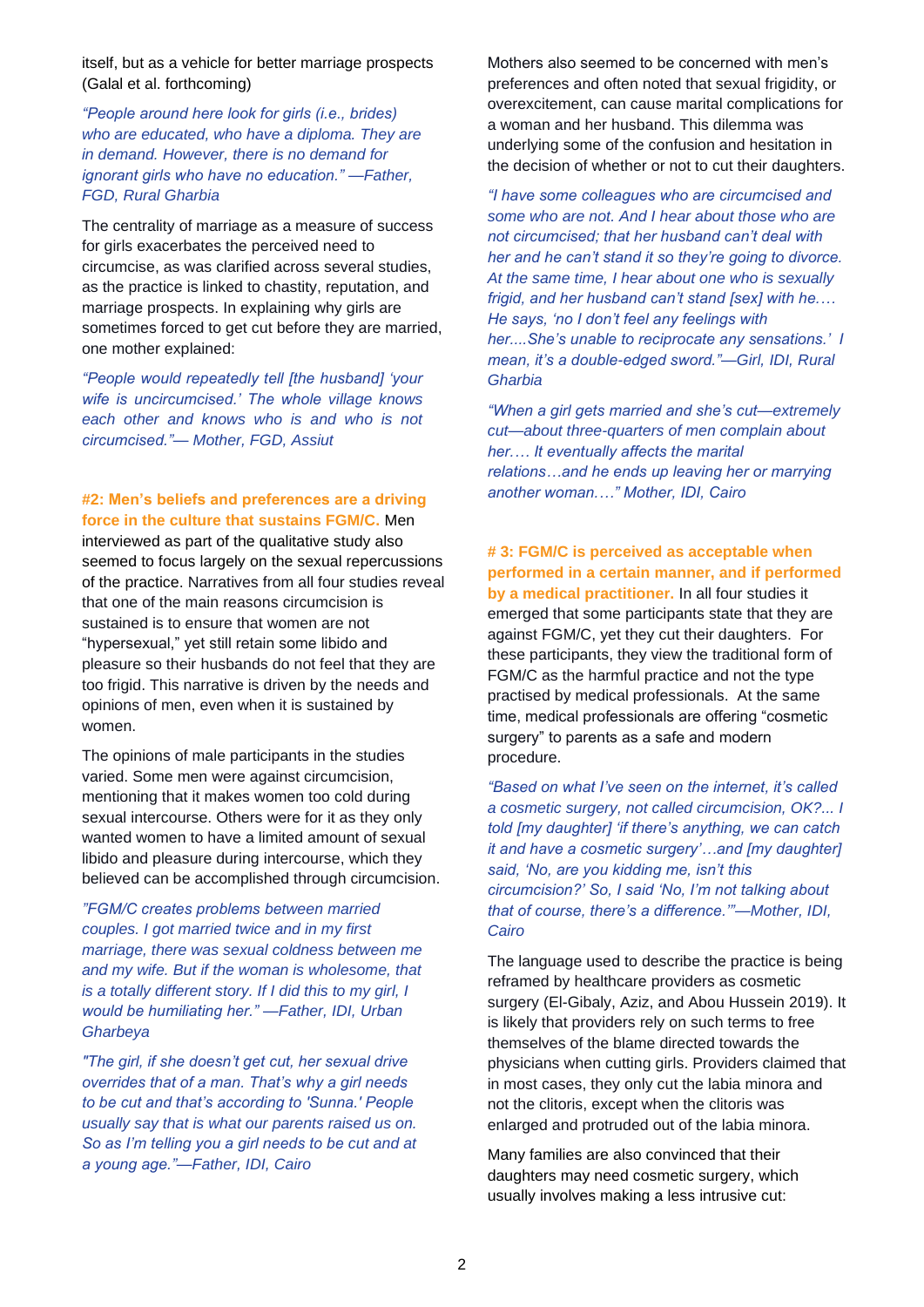*"I don't call it circumcision, I call it 'refinement.' For me, as a doctor, I don't do this case as female circumcision, I do it as a technical case. For example, after the age of 16 to 17, when everything is clear and there are problems from it, so I do this refinement or cosmetic operation."—Male physician, Gharbeya*

Some families do not associate the safe and "civilized" medically authorised form of the practice with what has been portrayed as an ignorant and violent procedure. Mothers recalled the trauma of their own procedures as one of the main reasons why they do not want to circumcise their daughters. The belief that medicalised FGM/C is acceptable because trauma can be minimised through sedation or painkillers can hinder abandonment, with mothers not having the same motivation to protect their daughters from the trauma that they experienced (El-Gibaly, Aziz, and Abou Hussein 2019).

*"She could go into a psychological trauma; she could be traumatized from what happened to her. That is if it was done to her by a normal person [daya] and not a doctor. Some people do it without anaesthesia and as such she could go into an intense psychological trauma.…" —Girl, IDI, Cairo*

#### **# 4: There is a belief that there could be a "need" for circumcision, and doctors are perceived to "know" whether the practice is necessary.** The

majority of participants across all four studies believed that there is sometimes a need for circumcision. In some instances, this was related to a girl's behaviour. In other cases, it was believed that a girl could be too sexually demanding of her husband when she gets married. In yet other cases, her genitalia were considered too big and hence needed "refinement."

*"No, I honestly didn't take them [her daughters] to a doctor… because they're good and tame.…if I saw her eyeing [men], talking to guys or something, I'd know she has tendancies towards [inappropriate behaviour] so I'd take her to be checked by a doctor.…The medical experts can then do what they see fit."—Mother, IDI, Cairo*

This need for circumcision still seemed confusing to many participants, and some hesitant mothers who were prone to abandonment still decided to consult a physician, to remove the burden of taking a complicated decision by themselves. Very few abandoners, across all four studies, had decided not to circumcise their daughters without consulting a physician.

*"I started thinking about it a bit more.… I started reading more and understanding more… Now my thinking is that if a girl goes to a doctor and the doctor says it's needed then, yes, she should go get cut."—Girl, IDI, Rural Gharbia*

Physicians often performed FGM/C for different reasons. First, some physician seemed to lack awareness themselves, and the knowledge they have about FGM/C is passed on to them by fellow physicians. They mentioned that while they were not instructed how to perform it during their studies, each physician had his/her own idea about whether there is a "proper" way to perform the practice, and what that way is (El-Gibaly, Aziz, and Abou Hussein 2019).

#### *"Nothing in medicine taught us how to perform [FGM/C], and I didn't study it during my years of education. Whether cutting from the right or from the left, it is personal." Male physician, Assiut*

Other physicians explained that financial benefit is the most important motivator for performing the practice (El-Gibaly, Aziz, and Abou Hussein 2019).

*"More than 50 percent of the doctors in the rural areas do these things for several reasons. First for financial gains and trust of people that he [the doctor] responded to their needs and they will come to him for other matters. And if he does not do it, he will be stigmatised." Male physician, Cairo*

In other cases, providers' convictions*—*based on religion or culture*—*regarding FGM/C were another driving factor that pushes them to cut girls (El-Gibaly, Aziz, and Abou Hussein 2019).

### **# 5: Mothers are the key players in the practice of FGM/C; however, fathers are becoming**

**increasingly involved.** While grandmothers, aunts, and fathers all have an impact on the decision to circumcise, mothers remain the primary decisionmakers when it comes to FGM/C. What this means in practise, is that they shoulder the responsibility of being more informed on the topic, in speaking with friends and neighbours, consulting medical practitioners, and arranging the logistics of how and where the practice will be carried out if they choose to circumcise (Galal et al. forthcoming).

Qualitative results have shown that men are less likely to be well-informed on the topic of FGM/C, and, as mentioned, still consider this a woman's domain and rely on their wives to do most of the legwork of the decision.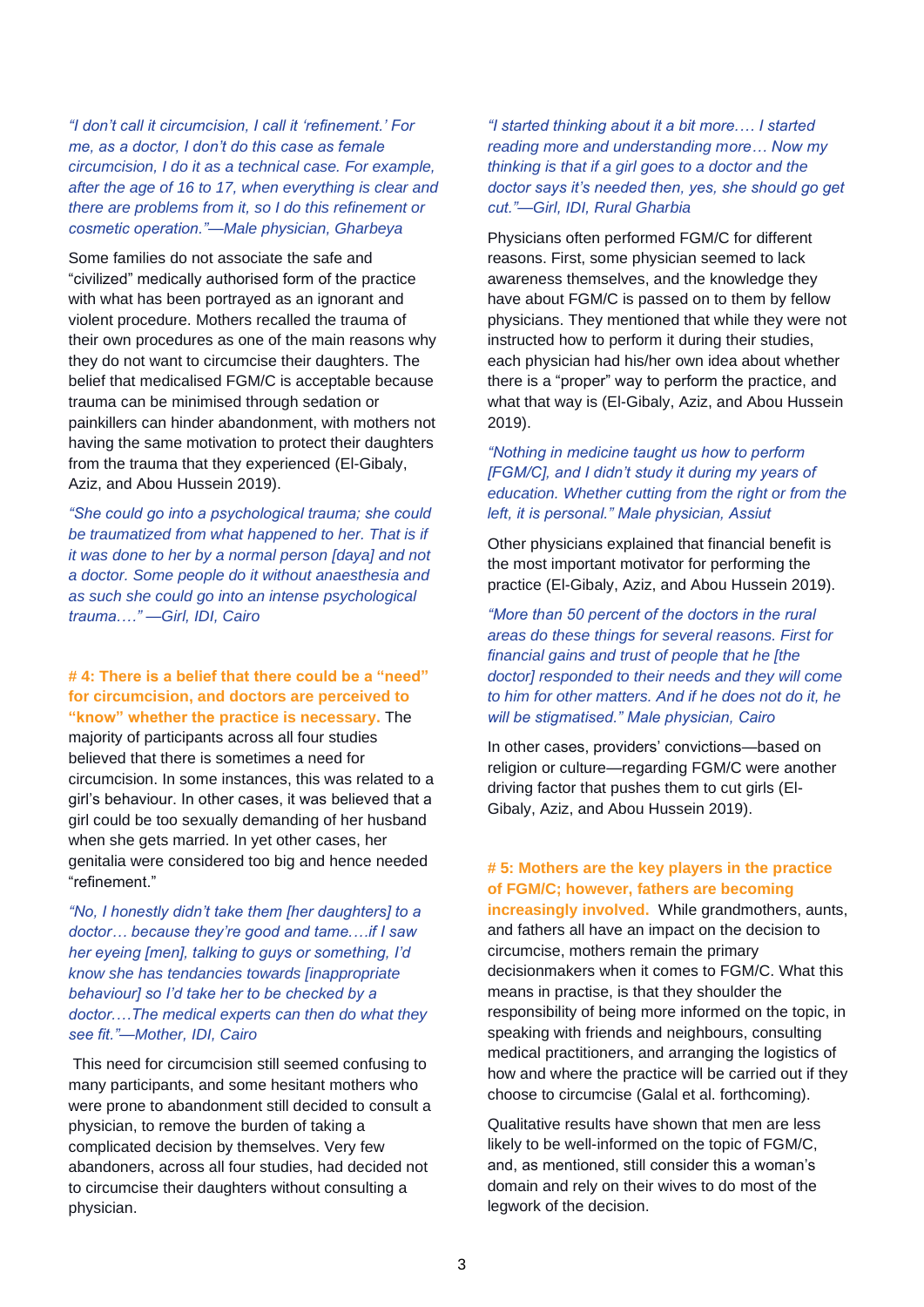With the medicalisation of the practice, however, the involvement of fathers in the final decision is increasing. First, because medicalized FGM/C is frequently performed outside the home, which often necessitates permission from the husbands before leaving the house. Second, because the practice is more expensive if done by a doctor and hence fathers in most cases are expected to pay for it.

### *"I need to get my husband's permission; he is going to pay for it [cutting]. He has to know where I am going and why."—Mother, FGD, Urban Sohag*

Results also show that if either of the spouses chooses to abandon the practice, it is likely that the girl will not be circumcised. To elaborate, results from the Gender and Decision-making Study have shown that if there is a disagreement on whether or not to circumcise their daughter, the spouse who is for abandonment is likely to win the argument. In focus group discussions (FGDs) and in-depth interviews (IDIs) conducted as part of the gender and decisionmaking study in Cairo, Gharbeya, and Souhag, two mothers refused to cut their daughters whereas their husbands supported the practice. Both women seemed to have won the argument and managed to make the final decision on FGM/C abandonment. On the other hand, there were four cases of mothers wanting to cut their daughters who had to give in to their husbands' request to not having their girls cut.

**# 6: In some cases, adolescent girls may be able to influence the FGM/C decision for themselves or their younger siblings.** According

to results across all four studies, the age of FGM/C may be increasing, as some medical practitioners ask parents who approach them to come back in a few years as it is too early to determine if the girl needs to be circumcised. If parents are told to come back, it allows some time in which to intervene with parents on changing their views on the practice. In some cases, there may be an option for an older daughter to influence the parents' decisionmaking, as in the case of three daughters from Urban Gharbia. The first two were circumcised, but the eldest convinced her mother not to cut their youngest sister. The middle sister explained:

*"My younger sister was not cut because my older sister told my mother not to cut her. Her circumcision had really left a mark on her."—Girl, IDI, Rural Gharbia*

While daughters themselves are seldom involved in the decision to get cut, many who found out that they were going to be cut tried to resist. However, they were often unable to. Some had little idea of why they were being brought to the clinic, and were not aware that the surgical procedure was considered FGM/C. Most also had little knowledge of the negative short- and long-term consequences of the practice.

*"There were ads on television and other things of the sort [on FGM/C], only at that time (when I was at the clinic) did I begin to link what happened during the procedure and what I had been seeing.…I hadn't heard of it as a surgical procedure, but I would always see flyers that say 'No to FGM/C.'"—Girl, IDI, Rural Gharbia*

**# 7: While the FGM/C law has been strengthened, awareness of the law remains limited and the law itself is not enough to lead to abandonment.** FGM/C has been criminalised in Egypt since 2008 and the penalty was made stricter in 2016. Under the current law, practitioners of FGM/C are sentenced to an imprisonment period ranging from 5–7 years, along with an imprisonment penalty ranging from 1–3 years for an individual (e.g., parent) who escorts the victims of such crimes to the perpetrators (28TooMany 2017).

Results from our studies showed that the public was not aware of the law. A few study participants expressed familiarity with certain aspects of the law against FGM/C (i.e., who is prosecuted, where it is enforced). However, the law was not highlighted as the primary deterrent for abandonment for any of the families included, and it was not mentioned by participants as often as religious and medical factors.

However, there were some cases where the law acted as a deterrent if there are already other motivations to abandon.

*"I don't circumcise girls. First, this is criminalised by law and the penalty has been also increased recently. Second, it has no indications and has nothing to do with sexual purity." Female physician, Assiut*

Aside from a lack of awareness of the law, and its low effect on deterrence from the practice, some believe that the law will not be enforced unless the practice leads to death.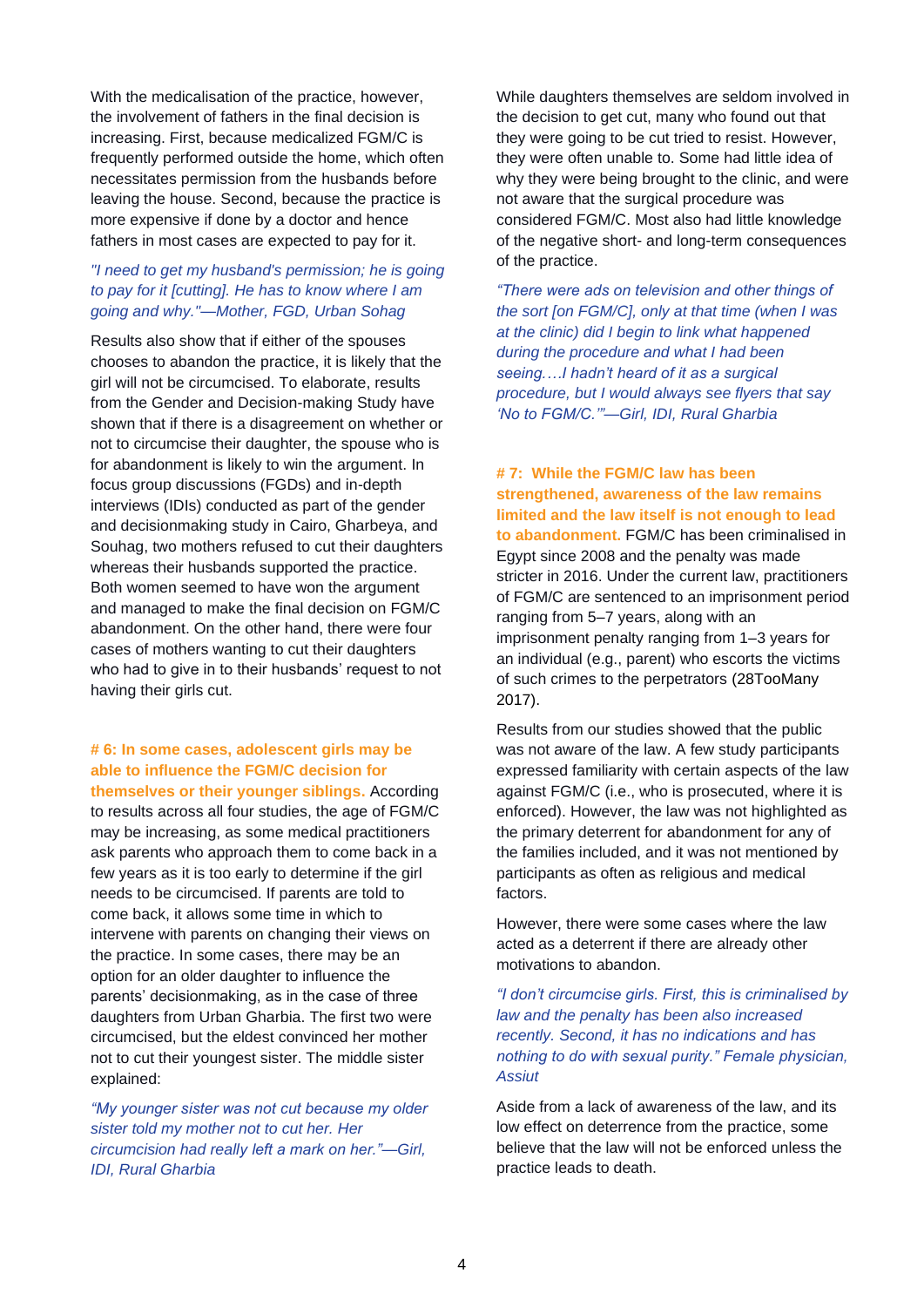*"Prosecutors usually take a case not because a girl underwent an FGM/C procedure but because the girl died during the procedure."—Male physician, Cairo.*

#### **# 8: Media campaigns have been successful in raising awareness of some consequences of the practice but were not sufficient in changing attitudes and behaviours towards it.** The

percentage of people who reported exposure to mass media messages on FGM/C was 73% in 2008 and only 35% in 2014 (MoHP, El-Zanaty and Associates, and ICF International 2015a). Most study participants mentioned that inconsistent mass media messaging, both in frequency and content, has made it difficult for a sustainable impact on people's opinions, and have pushed people to hesitation rather than full abandonment.

Fathers and young men found some of the messaging to be unconvincing:

#### "*The [media] spots are full of girls crying, of a lot of darkness. There is none of this in reality.*"—Male physician, Gharbia

Participants also explained that the campaigns were not informative enough and did not explain in detail the less severe consequences of the practice. Several men added that they had not heard of the *fatwa* (Islamic ruling) issued on the practice and were not sure of the religious standpoint on the practice.

Community seminars were seen as spaces for direct communication and a chance to ask questions and get answers. Reflecting on this point, a father from rural Souhag mentioned,

"*Sessions are generally better because lecturers address your questions directly. If I sit in front of a television advertisement, there is a higher possibility that I may daydream or not comprehend what is being said." Father, Souhag.*

# **Recommendations**

#### **1. Tackle the roots of the practice**

- Efforts to abandon FGM/C should adopt a comprehensive approach, that aims to tackle the reasoning underlying the practice, change attitudes of parents to raise their daughters to be independent; and works towards women's economic independence and dissociates their success and security from their marriage prospects.
- Awareness-raising campaigns need to address the underlying rationale and misconceptions about the need for FGM/C, regarding women's sexuality and behaviour. This encompasses highlighting the negative consequences of the practice including the negative effects of the practice on sexual satisfaction of both men and women when women have undergone FGM/C.
- **2. Address the ways in which the practice is adapting**
- When speaking about FGM/C in awarenessraising campaigns, messages should clarify that "cosmetic surgery" is still FGM/C, and that all forms of FGM/C need to be abandoned.
- It is important to educate medical practitioners about female genitalia and sexuality, highlighting that there is no right size, shape, or form that makes female genitalia normal. This information should also be addressed in awareness-raising campaigns targeting parents and communities and should be integrated into secondary school curricula.
- As doctors are often left to be decisionmakers by parents, their financial incentives, and other motivations to perpetuate the practice need to be examined.
- When designing research surveys and interview guides, it is important to clarify to participants what exactly is meant by "circumcision" to ensure that the results of these surveys are accurate and capture all the practices that involve cutting of the female genitalia, even for cosmetic reasons.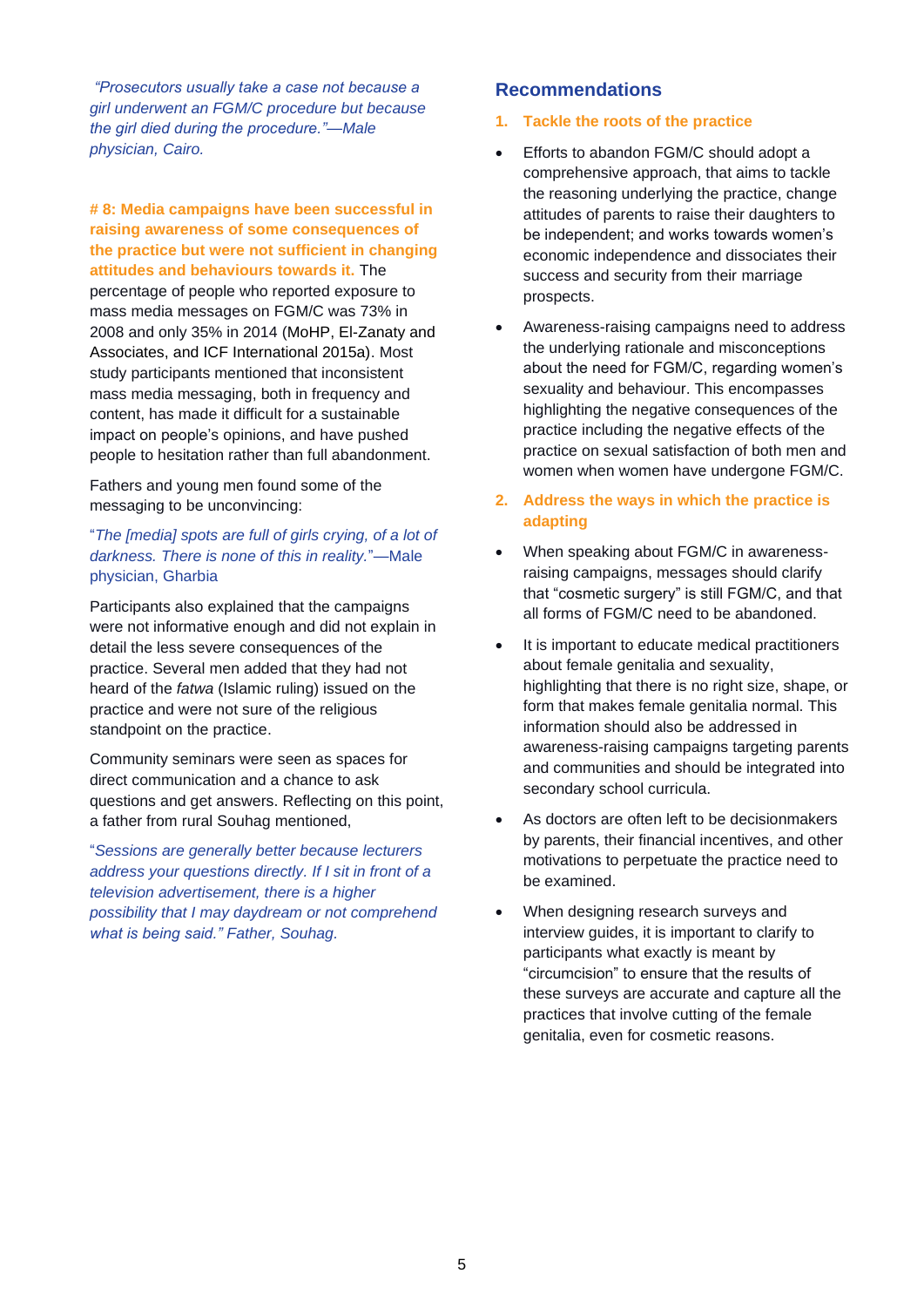#### **3. Increase access to information to all family members**

- Awareness-raising campaigns should target all members of the family, including fathers who are becoming more involved in the decision to cut their daughters. It is important to take into consideration that while mothers remain more involved in the decision on whether or not to circumcise, either of the spouses can be allies towards abandoning the practice if they have strong opinions against it. While the reach of mass media messaging may be wide, careful pretesting and evaluation of impact of mass media investments are needed. Additionally, interactive fora may be more acceptable and impactful.
- Young women and men should have more access to information and awareness. This could be done through integrating sexual and reproductive health into school curricula, addressing young women in TV advertisements and community seminars, as well as using social media to provide a platform where the topic can be discussed and information can be made available.
- The Child Protection hotline should be made known to all community members, including young women, who might be able to report an expected FGM/C procedure for themselves or their siblings.

#### **4. Implement the law regardless of the outcome or the name of the procedure**

- The legal consequences of the practice need to be dissociated from death as a result of the procedure and should be linked to the procedure in itself. In order to do so, medical practitioners need to be prosecuted for performing the practice even if the girl does not die or suffer complications. Awareness-raising campaigns and medical school curricula need to clarify this, and the public should be encouraged to report medical practitioners who perform the practice, regardless of whether the girl suffers complications from it.
- Hospitals and clinics need to be more closely monitored, keeping in mind that FGM/C is often performed under various names, including under the cover of cosmetic surgery.

#### **References**

28TooMany. 2017. Egypt Country Profile.

- Abou Hussein, S. and S. Ghattas. 2019. *[No to Circumcision:](https://www.popcouncil.org/uploads/pdfs/2019RH_FGMC-SocialMarketingEgypt.pdf)  [The Road to Effective Social Marketing Campaigns in](https://www.popcouncil.org/uploads/pdfs/2019RH_FGMC-SocialMarketingEgypt.pdf)  [Egypt.](https://www.popcouncil.org/uploads/pdfs/2019RH_FGMC-SocialMarketingEgypt.pdf)* Evidence to End FGM/C: Research to Help Girls and Women Thrive. New York: Population Council.
- El-Gibaly, O., M. Aziz, and S. Abou Hussein. 2019. ["Health](https://bmcinthealthhumrights.biomedcentral.com/articles/10.1186/s12914-019-0202-x)  [care providers' ad mothers' perceptions about the](https://bmcinthealthhumrights.biomedcentral.com/articles/10.1186/s12914-019-0202-x)  [medicalization of female genital mutilation or cutting in](https://bmcinthealthhumrights.biomedcentral.com/articles/10.1186/s12914-019-0202-x)  [Egypt: A cross-sectional qualitative study,](https://bmcinthealthhumrights.biomedcentral.com/articles/10.1186/s12914-019-0202-x)" *BMC International Health and Human Rights,* 19(1).
- Galal, S., S. Keller, S. Abou Hussein, and N. Wahba. Forthcoming. *Female Genital Mutilation/Cutting Decision-making Process and the role of Gender Power Relations in Egypt.* Evidence to End FGM/C: Research to Help Girls and Women Thrive. New York: Population Council.
- Ministry of Health and Population [Egypt] (MOHP), El-Zanaty and Associates [Egypt], and ICF International. 2015a. *Egypt Demographic and Health Survey 2014.* Cairo, Egypt and Rockville, MD: MOHP and ICF International.
- \_\_\_. 2015b. *Egypt Health Issues Survey 2015.* Cairo, Egypt and Rockville, MD: MOHP and ICF International. Available at: https://dhsprogram.com/pubs/pdf/FR313/FR313.pdf
- Ismail, S., N. Abdel-Tawab, and L. Sheira. 2015. *Health of Egyptian Youth in 2014: Knowledge, Attitudes and Behaviors in Panel Survey of Young People in Egypt 2014: Generating Evidence for Policy, Programs and Research.* Cairo: Population Council.
- Wahba, N., H. El Banhawi, and A. El Ayouti. Forthcoming. *Improved Understanding of Female Genital Mutilation/Cutting Abandonment in Egypt.* Evidence to End FGM/C: Research to Help Girls and Women Thrive. New York: Population Council.
- Suggested Citation: Wahba N., Abdel-Tawab N., and Salem A. 2020. Important Lessons on FGM/C Abandonment from Four Research Studies in Egypt. Evidence to End FGM/C: Research to Help Girls and Women Thrive. New York: Population Council.